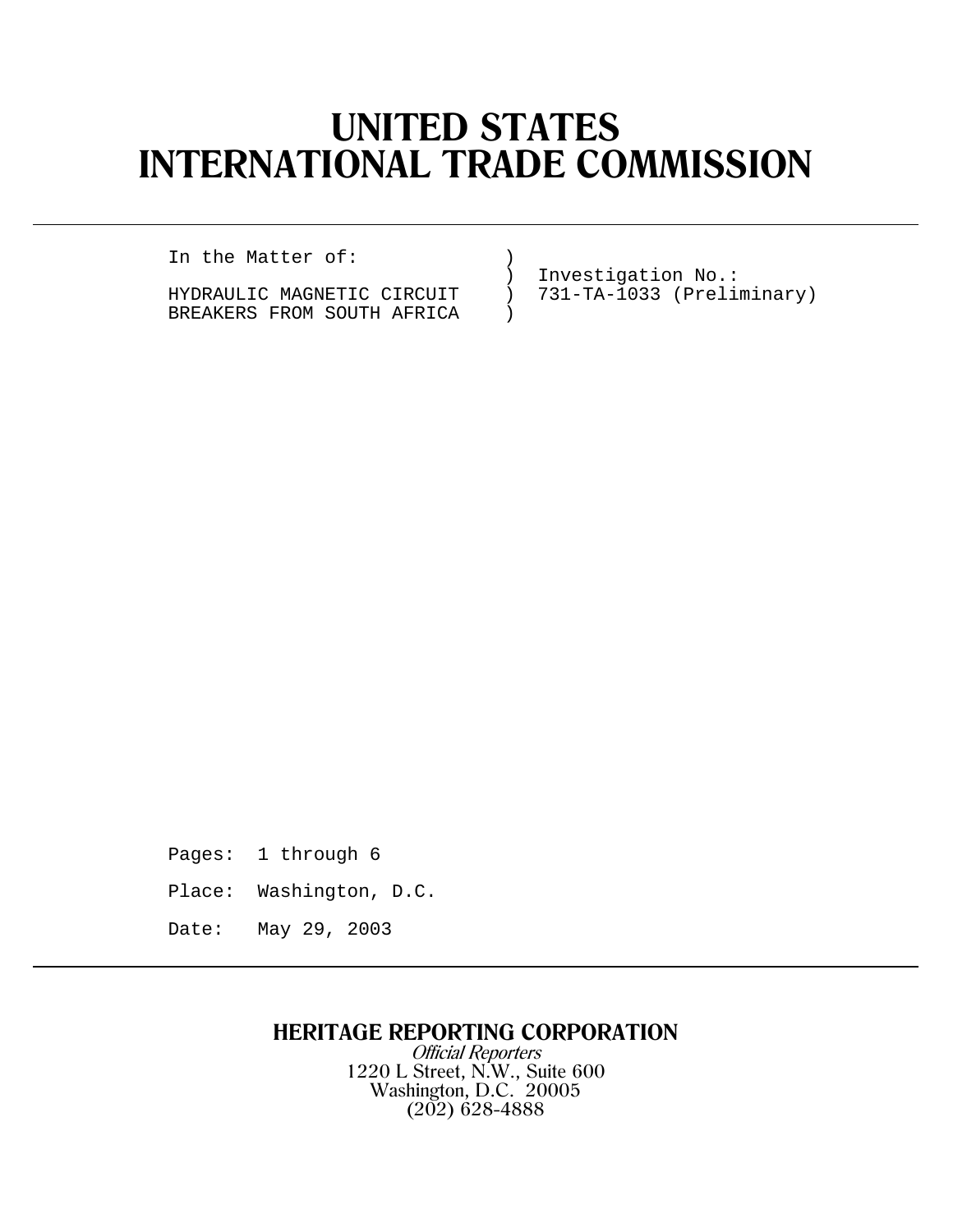#### THE UNITED STATES INTERNATIONAL TRADE COMMISSION

In the Matter of: (1) ) Investigation No.: HYDRAULIC MAGNETIC CIRCUIT ) 731-TA-1033 (Preliminary) BREAKERS FROM SOUTH AFRICA )

> Thursday, May 29, 2003

Room No. 101 U.S. International Trade Commission 500 E Street, S.W. Washington, D.C.

The commission meeting commenced, pursuant to Notice, at 11:03 a.m., before the Commissioners of the United States International Trade Commission, the Honorable JENNIFER A.HILLMAN, Vice Chairman, presiding. APPEARANCES:

On behalf of the International Trade Commission:

Commissioners:

DEANNA TANNER OKUN, CHAIRMAN (Via Telephone) JENNIFER A. HILLMAN, VICE CHAIRMAN MARCIA E. MILLER, COMMISSIONER STEPHEN KOPLAN, COMMISSIONER

Staff:

WILLIAM R. BISHOP, ACTING SECRETARY FRED RUGGLES, INVESTIGATOR JOHN KITZMILLER, INDUSTRY ANALYST DAVID BOYLAND, ACCOUNTANT JERRY BENEDICK, ECONOMIST MICHAEL DIEHL, ATTORNEY JAMES MCCLURE, SUPERVISORY INVESTIGATOR

> Heritage Reporting Corporation (202) 628-4888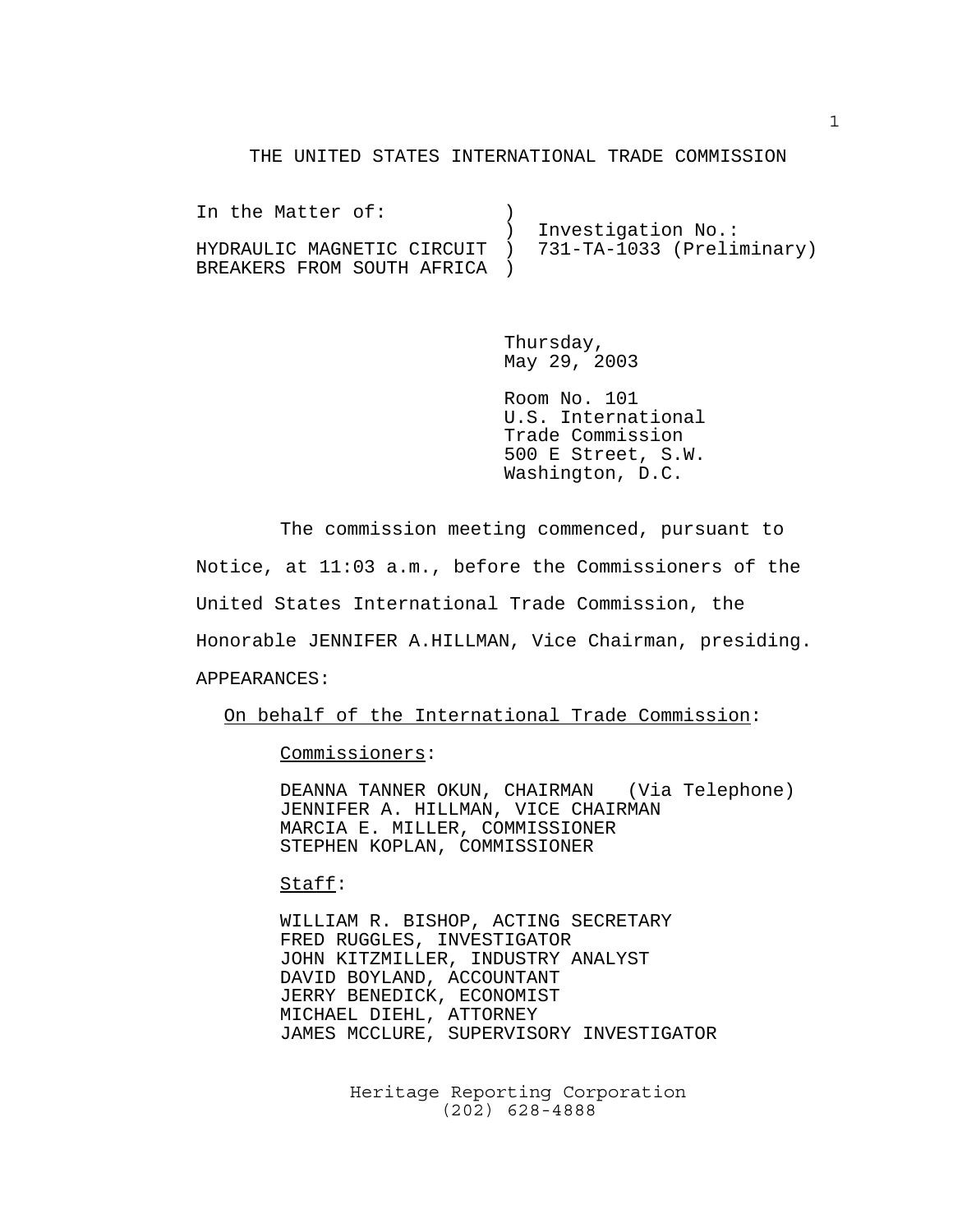### $\underline{\texttt{I}} \ \underline{\texttt{N}} \ \underline{\texttt{D}} \ \underline{\texttt{E}} \ \underline{\texttt{X}}$

| AGENDA FOR FUTURE MEETING: NONE                                                                                        |  |
|------------------------------------------------------------------------------------------------------------------------|--|
| MINUTES: MAY 20, 2003                                                                                                  |  |
| RATIFICATION LIST: 03-012                                                                                              |  |
| INV. NOS. 731-TA-1003 (PRELIMINARY) (HYDRAULIC<br>MAGNETIC CIRCUIT BREAKERS FROM SOUTH AFRICA) --<br>BRIEFING AND VOTE |  |
| OUTSTANDING ACTION JACKETS: NONE                                                                                       |  |

Heritage Reporting Corporation (202) 628-4888

2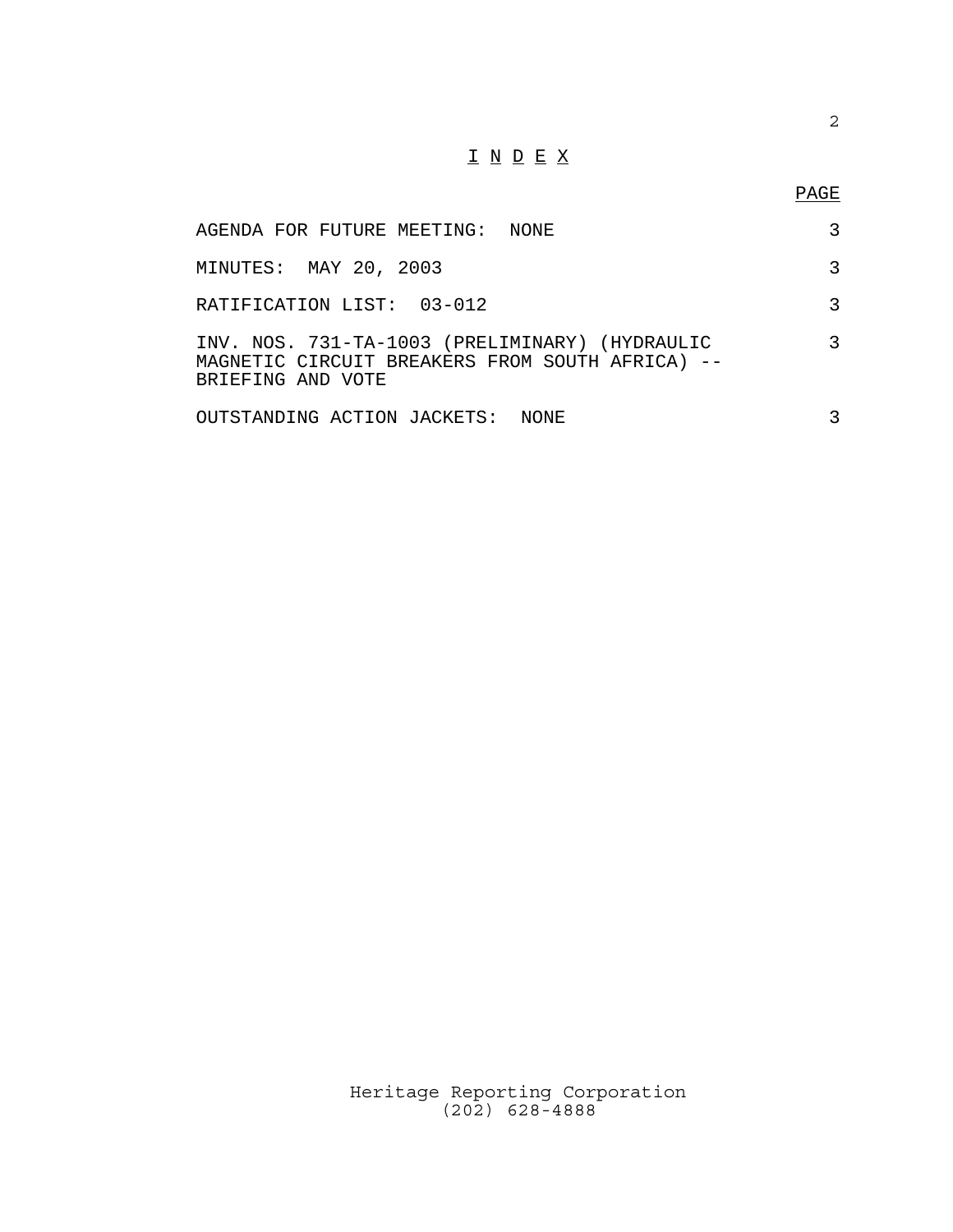| 1              | $\underline{P} \underline{R} \underline{O} \underline{C} \underline{E} \underline{E} \underline{D} \underline{I} \underline{N} \underline{G} \underline{S}$ |
|----------------|-------------------------------------------------------------------------------------------------------------------------------------------------------------|
| $\overline{2}$ | (11:03 a.m.)                                                                                                                                                |
| 3              | VICE CHAIRMAN HILLMAN: This meeting of the                                                                                                                  |
| 4              | United States International Trade Commission will                                                                                                           |
| 5              | please come to order.                                                                                                                                       |
| 6              | I understand that Chairman Okun is                                                                                                                          |
| 7              | participating by telephone this morning. Good                                                                                                               |
| 8              | morning, Chairman Okun.                                                                                                                                     |
| 9              | CHAIRMAN OKUN: Good morning.                                                                                                                                |
| 10             | VICE CHAIRMAN HILLMAN: I understand that                                                                                                                    |
| 11             | there is no agenda for future meetings to consider and                                                                                                      |
| 12             | no outstanding action jackets to consider.                                                                                                                  |
| 13             | I now need approval of the minutes of                                                                                                                       |
| 14             | May 20, 2003. Is there any objection?                                                                                                                       |
| 15             | (No response.)                                                                                                                                              |
| 16             | VICE CHAIRMAN HILLMAN: Hearing none, they                                                                                                                   |
| 17             | are approved.                                                                                                                                               |
| 18             | Is there any objection to the approval of                                                                                                                   |
| 19             | Ratification List 03-012?                                                                                                                                   |
| 20             | (No response.)                                                                                                                                              |
| 21             | Hearing none, it is<br>VICE CHAIRMAN HILLMAN:                                                                                                               |
| 22             | approved.                                                                                                                                                   |
| 23             | We will now turn to Investigation No.                                                                                                                       |
| 24             | 731-TA-1033 (Preliminary), Hydraulic Magnetic Circuit                                                                                                       |
| 25             | Breakers From South Africa.                                                                                                                                 |
|                | Heritage Reporting Corporation<br>$(202)$ 628-4888                                                                                                          |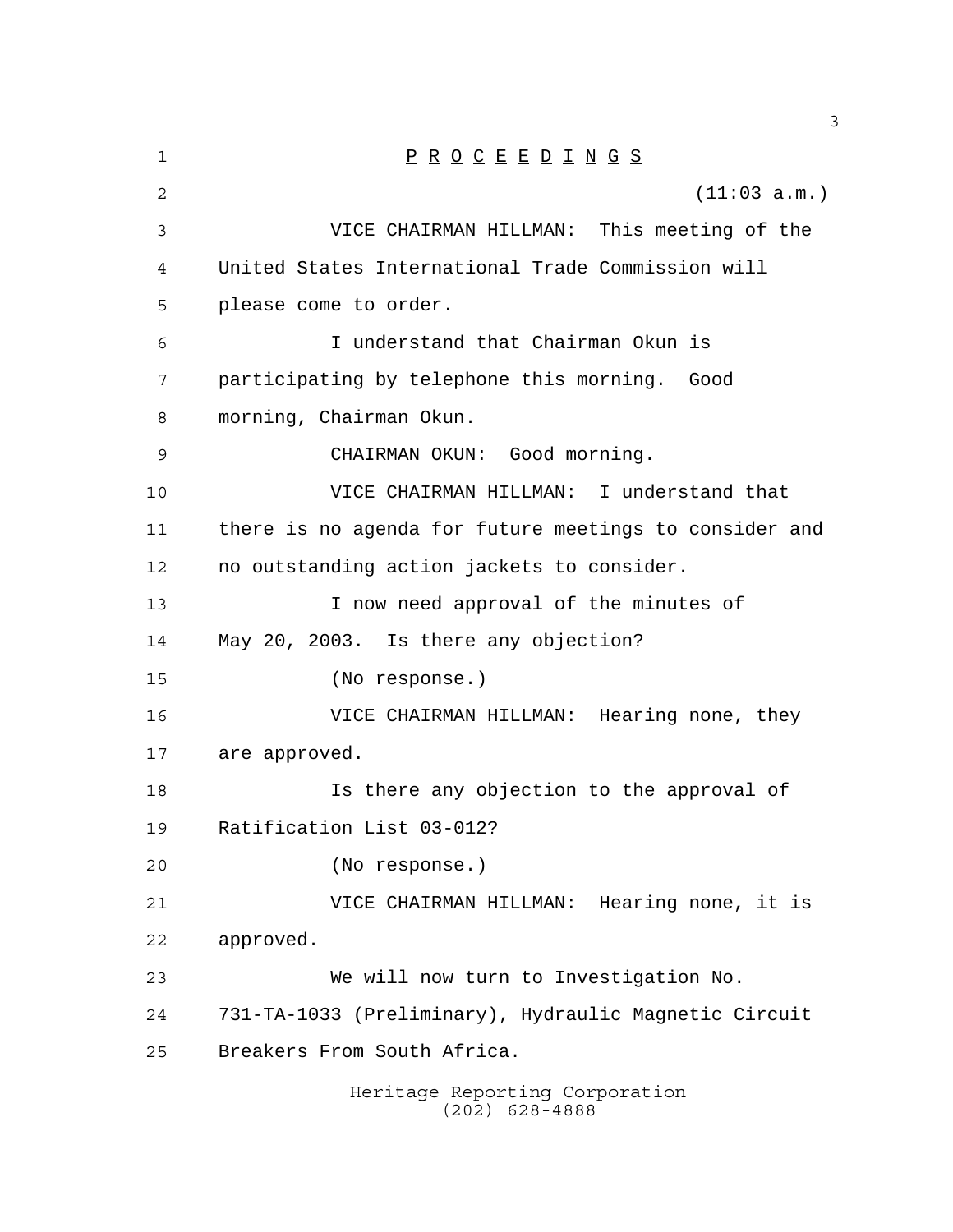Heritage Reporting Corporation (202) 628-4888 Welcome to Mr. McClure and the staff who participated in this investigation. Do any Commissioners have questions of the staff? (No response.) VICE CHAIRMAN HILLMAN: Are there any additions or corrections to the staff report? MR. MCCLURE: Jim McClure, Office of Investigations. Madam Vice Chairman, there is one correction to the report as contained in Office of Investigations Memorandum INV-AA-057 dated today, May 29, 2003. VICE CHAIRMAN HILLMAN: Are there any objections to the approval of the staff report as revised? (No response.) VICE CHAIRMAN HILLMAN: Hearing none, it is approved. Mr. Secretary, will you please call the roll? MR. BISHOP: Commissioner Koplan? COMMISSIONER KOPLAN: I vote in the negative. MR. BISHOP: Commissioner Hillman? VICE CHAIRMAN HILLMAN: I vote in the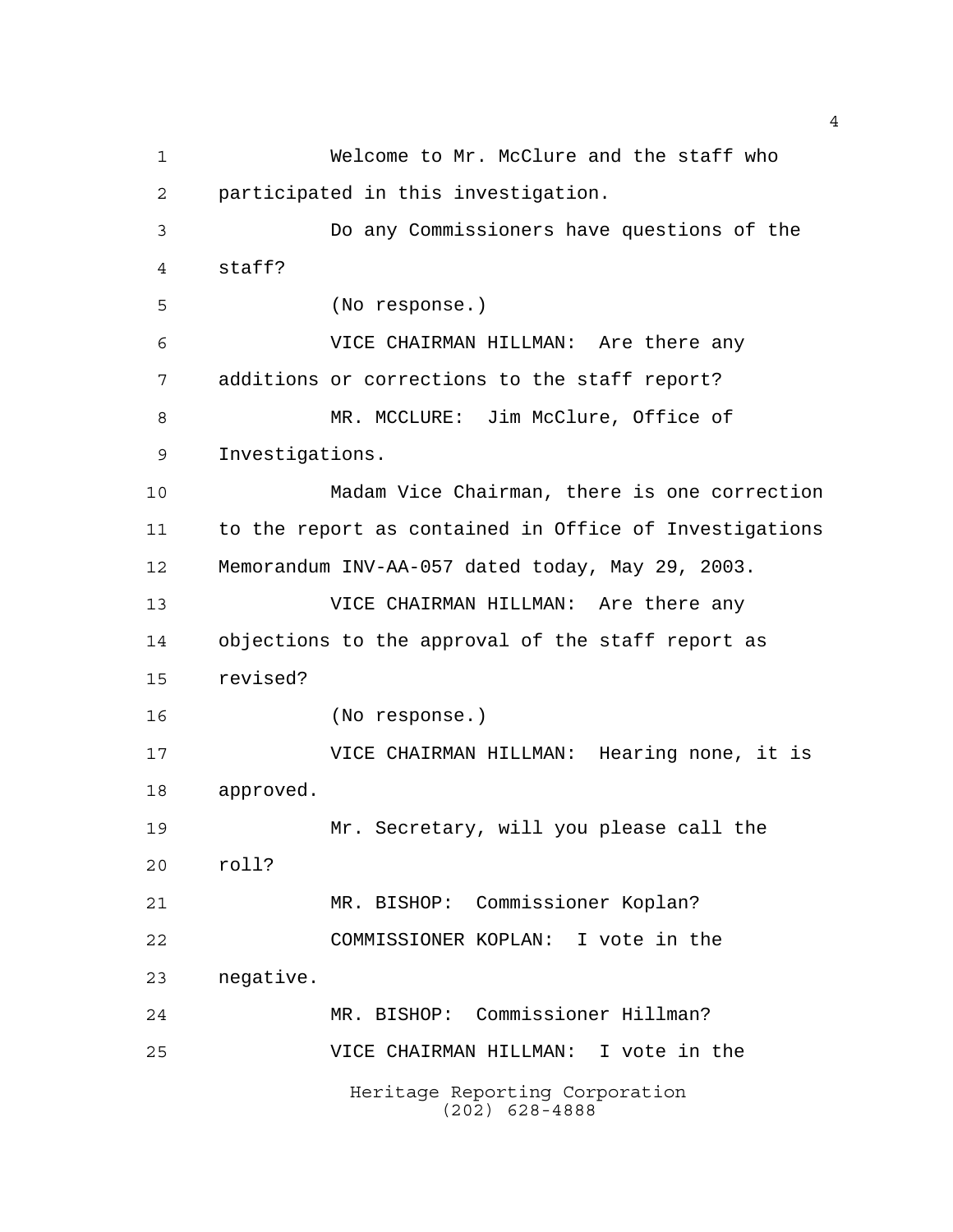negative.

 MR. BISHOP: Commissioner Miller? COMMISSIONER MILLER: I vote in the negative. MR. BISHOP: Commissioner Okun? CHAIRMAN OKUN: I vote in the negative. MR. BISHOP: Madam Chairman, the Commission has reached a negative determination in this investigation. VICE CHAIRMAN HILLMAN: Further information regarding this determination will be in the press release. Commissioners' opinions are currently scheduled to be transmitted to the Department of Commerce on or before June 5, 2003. With that I would like to thank Mr. McClure and the staff that participated in this investigation. Thank you. Seeing that there is no other business before this Commission, this meeting is adjourned (Whereupon, at 11:05 a.m. the meeting in the above-entitled matter was concluded.) // // // //

Heritage Reporting Corporation (202) 628-4888